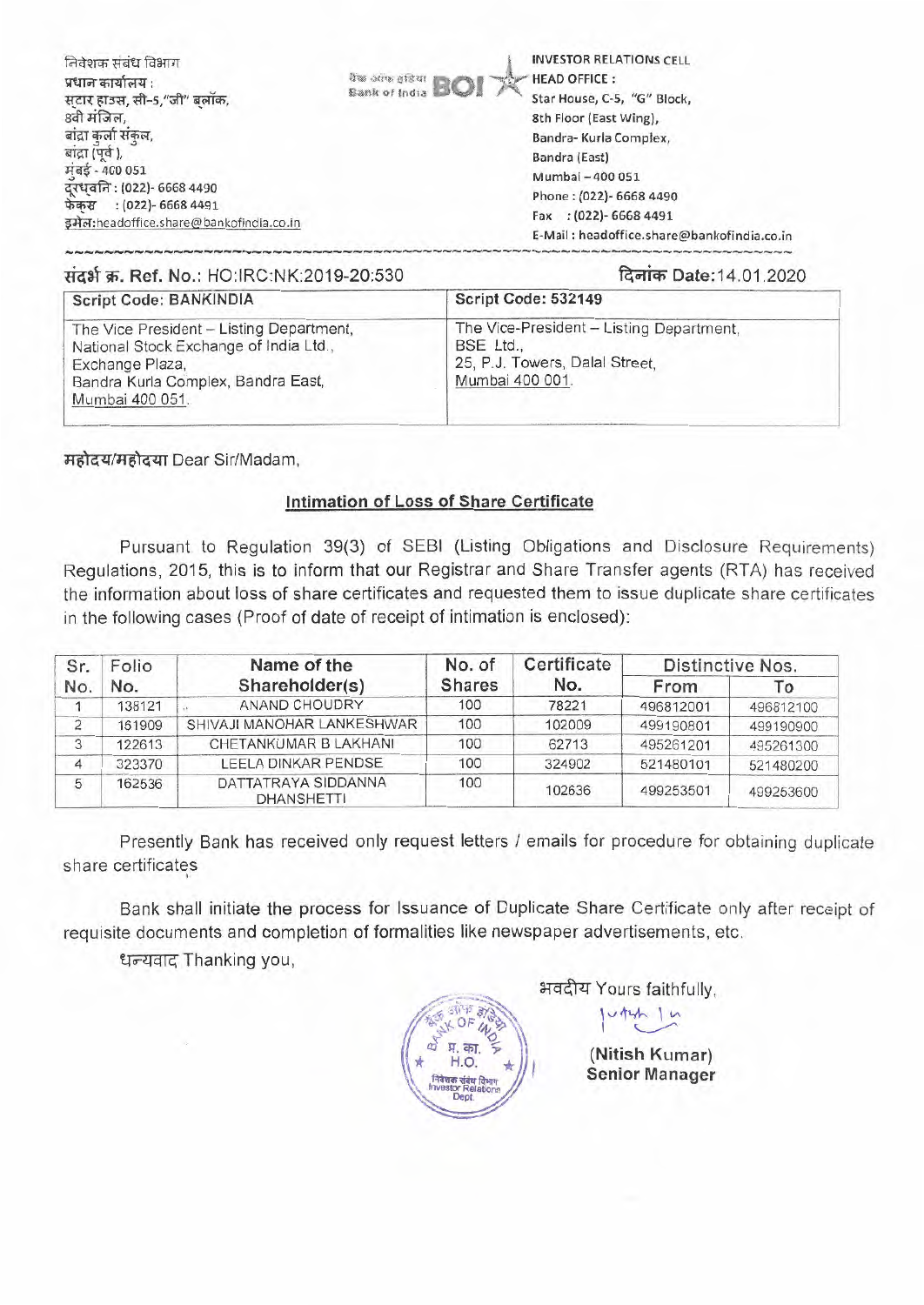#### [External]Duplicate Share Intimations Received On : 10012020

**X DELETE ← REPLY ← REPLY ALL → FORWARD** 



Prasad <bssduplicate@bigshareonline.com> Fri 10/01/2020 11:40 Mark as unread

To: Rajeev Bhatia; Investor Relations Department;

Cc: bhagwan@bigshareonline.com; vijay@bigshareonline.com; bssduplicate@bigshareonline.com;

**Q** 1 attachment

506585.pdf

Caution: This email originated from a source outside Bank of India.

Dear Sir/Ma'am,

Please be informed that in terms of the provisions of the SEBI (LODR) Regulations, 2015, the Company is required to submit information regarding loss of share certificates and issue of duplicate certificates, to the stock exchange within two days of its getting information. Further, the said intimation has to be filed only through the mode of NEAPS filing for NSE and on listing.bseindia.com for BSE and not via hard copy submission.

Accordingly, we are sharing herewith the receipt of the following request for loss of share certificate of the Company by shareholders, to enable you to comply with the said regulatory requirement within the timelines prescribed.

| <b>Client Name</b>        | Cert.<br>No | Dist. No.<br>From | Dist, NO.<br>$\circ$ | Folio<br>No. | Quantity | Name                    |
|---------------------------|-------------|-------------------|----------------------|--------------|----------|-------------------------|
| BANK OF INDIA -<br>EQUITY | 78221       | 496812001         | 496812100            | 138121       | 100      | <b>ANAND</b><br>CHOUDRY |

Should you have any queries in respect of the aforesaid instruction kindly revert back.

Regards,

Bigshare Services Pvt. Ltd.

BSS DUPLICATE

--------------------------------------------- Alert:External Mail! Exercise caution while opening URL/attachment.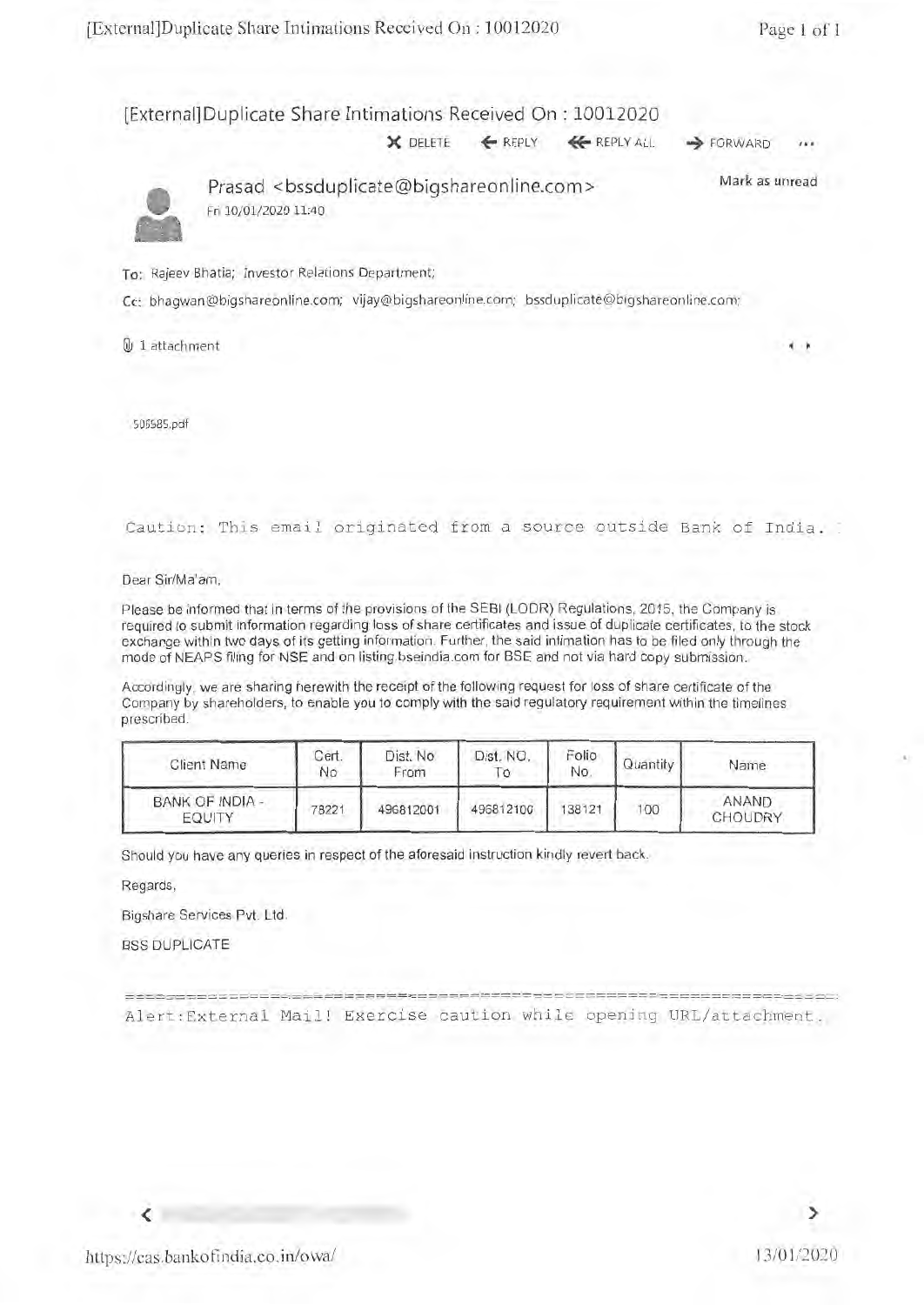双电子成  $F_{e}$  $13812$ (वैंक ऑफ़ इंडिया के शेयरों के हस्तांतरण के लिए आवेदन का पारूप) (FORMAT OF REQUEST FOR TRANSMISSION OF SHARES OF BANK OF INDIA) Chanolloy आवेदक का नाम Name of the Applicant Hero Mean A . URI Address: 1. Calcury AutoDNII  $L^{n}\Omega_{0}$  (of  $C$ ) - Higgsbase  $U^m$ ई-लैल Email id: अध्याइल में Mobile No.: 086 \$835416 दिनांक:Date: ( रोवा में, To. जेसरी विभागेयर सर्विसंज प्राप्टवेट लिजि.(आरटीए), M/s. Bigshare Services Pvt. Ltd. (RTA). प्रथम तल, भारत टिन वर्फ विल्डिंग. 1st Floor, Bharat Tin Works Building, वसत औएसिस के सामने, मकवाना रोड, Opp. Vasant Oasis, Makwana Road, गरोल, अंधेरी (पूर्व), मुंबई- 400 059 Marol, Andheri (East), Mumbai - 400 059 ईमेल आईडी: investor@bigshareonline.com Maii id: investor@bigshareonline.com टेलीफोन लं. : 022 - 6263 8200/8221/8222/8223 Tel. No.: 022 - 6263 8200/8221/8222/8223

इकाई UNIT: बैंक ऑफ़ इंडिया - शेयरों का हस्तातरण BANK OF INDIA - TRANSMISSION OF SHARES

अहॉदय/महोदया Dear Sir/Madam,

| में सुचित करना चाहता हैं कि भेरे पिता/माता/<br>वेः<br>গী<br>में बैंक ऑफ़ इंडिया<br>詀<br>स्वामित्य<br>फोलियो<br>(संख्या) शेयर,<br>H.<br>ये अन्तर्गत हैं। दिनाक<br>को उनका स्वर्गवास हो गया है।                                                                                                                                                                                       | This is to<br>inform<br>that<br>mv<br>father/mother/<br>$Mr_{\text{max}}$<br>iS<br>holding _______ (number) shares of Bank of<br>India under folio no.<br>He/she is<br>expired on                                                                                                                                                                                                  |  |  |  |
|-------------------------------------------------------------------------------------------------------------------------------------------------------------------------------------------------------------------------------------------------------------------------------------------------------------------------------------------------------------------------------------|------------------------------------------------------------------------------------------------------------------------------------------------------------------------------------------------------------------------------------------------------------------------------------------------------------------------------------------------------------------------------------|--|--|--|
| अतः आपसे अनुरोध है कि उक्त शेयरों के उनके/उनकी<br>कालूनी वारिस के नाम पर अंतरण के लिए आवश्यक<br>कार्याविधि बताएं एवं फॉर्म उपलब्ध कराएं।                                                                                                                                                                                                                                            | So I request you to please provide me the<br>procedure and forms for transmission of<br>the said shares in his/her/their legal heirs'<br>name                                                                                                                                                                                                                                      |  |  |  |
| मैं इसके साथ आपकी आवश्यक कार्रवाई के लिए<br>निम्नलिखित दस्तावेज़ संलम्न कर रहा/रही हैं:<br>।. कालूनी वारिसदार/दावेदार के पैन कार्ड की स्व-<br>प्रमाणत प्रति।<br>2. कानूनी यारिसदार/दावेदार के विजली<br>$\vec{a}$<br>विल/टेलीपोल बिल (3 ग्रहीलों से अधिक पुराना<br>नहीं)/वोटर आईडी की स्व-प्रमाणित प्रति।<br>3. मृत शेयरधारक/शेयरधारकों के मृत्यू प्रज्ञाणपत्र की<br>नोटरीकृत प्रति। | I am altaching herewith the following<br>documents for your necessary action:<br>1. Seli-attested copy of the PAN Card of the<br>legal heir/claimant.<br>2. Self-attested copy of the Electricity Bill /<br>Telephone Bill (not more than 3 months<br>old) / Voter ID of the legal heir/claimant.<br>3. Notarised copy of the Death Certificate of<br>the deceased shareholder(s). |  |  |  |
| ऊपर उल्लिखित फोलियो संख्या के संबंध में न चुकाए<br>गए लाभांश (यदि कोई है तो) के दावे के लिए फोर्म भी<br>उपलब्ध कराएं।                                                                                                                                                                                                                                                               | Also provide the form for claiming unpaid<br>dividend (if any) for the said folio number                                                                                                                                                                                                                                                                                           |  |  |  |

संधन्यवाद Thanking you.

आपका विश्वासी Yours Faithfully.

(आवेदक/कानूनी यारिसदार का नाम एवं हस्ताक्षर/Signature and Name of the applicant / legal heir)

506585

|     | <b>RECEIVED</b> | Subject to Vertheation |  |
|-----|-----------------|------------------------|--|
| 7 M |                 | 1142700                |  |
|     |                 |                        |  |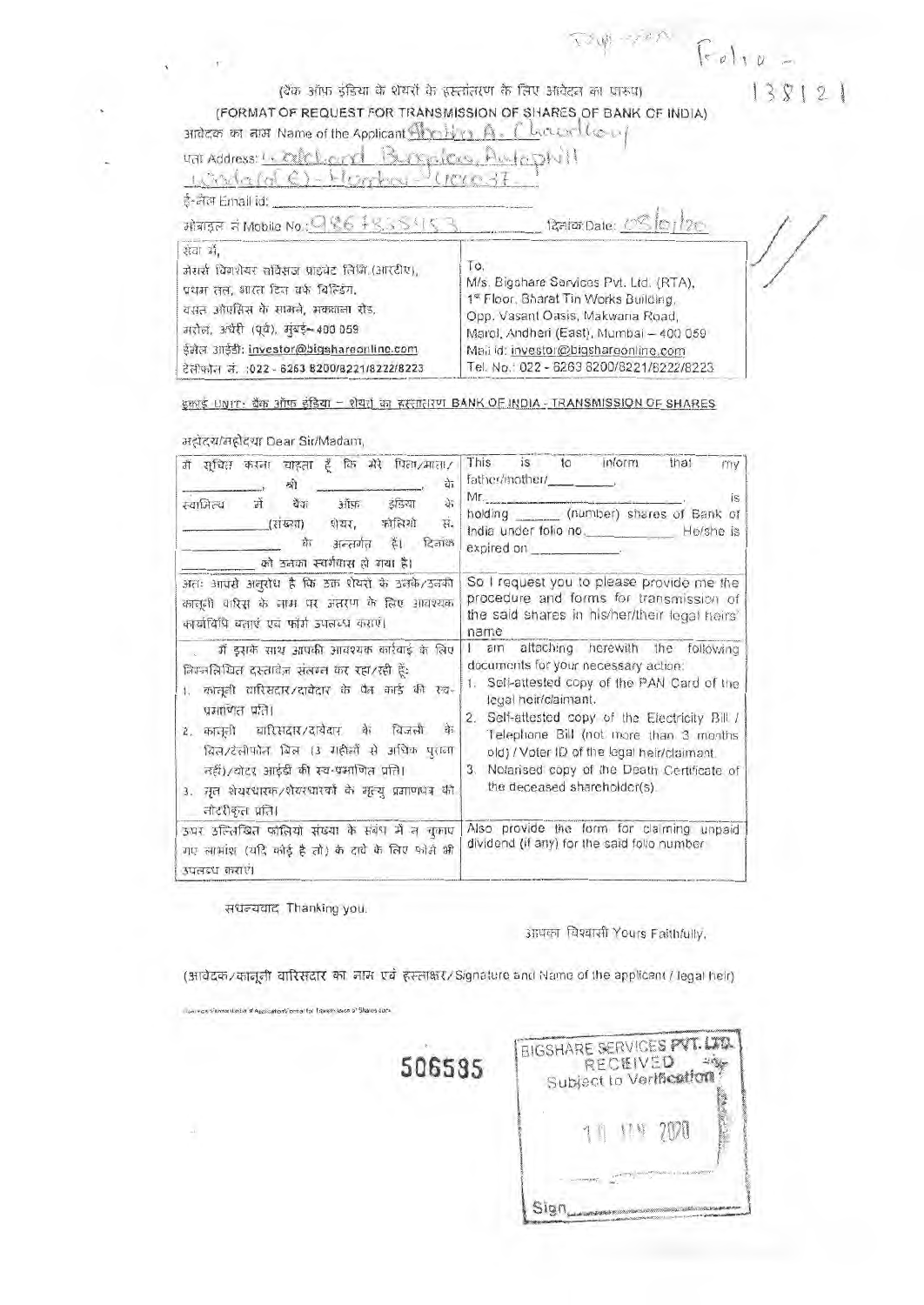## Duplicate cum Transmission of shares

# **BANK OF INDIA**

Folio No.: 138121

Please find herewith the following documents for duplicate cum transmission of shares.

| Sr.               | List of documents                                                                                                                                                                                   | Attached<br><b>INA</b> |  |  |
|-------------------|-----------------------------------------------------------------------------------------------------------------------------------------------------------------------------------------------------|------------------------|--|--|
| 1                 | Transmission form duly filled and signed. #                                                                                                                                                         |                        |  |  |
| $\overline{c}$    | Affidavit on Rs.100 non judicial stamp paper/franked duly notarized. #                                                                                                                              |                        |  |  |
| $\mathbf{3}$      | Death certificate (with translated copy in English duly notarised, if in<br>vernacular language), duly notarized.                                                                                   |                        |  |  |
| 4                 | Originally signed stamped / Notarised FIR/complaint (with folio, certificate<br>and distinctive number details) lodged with local police station for the<br>lost/stolen/theft share certificates. # |                        |  |  |
| 5                 | Self-attested copy of the PAN Card of all legal heirs, witnesses & sureties.                                                                                                                        |                        |  |  |
| 6                 | Self-attested copy of Telephone/Electricity/Gas bill (not older than 3 month) &<br>Voter Id of all legal heirs, witnesses & sureties.                                                               |                        |  |  |
| $\overline{\tau}$ | Signature attested by bank Manager under his/her official seal with her/his<br>name, designation, employee code and phone no.#                                                                      |                        |  |  |
| 8                 | Cancelled cheque of the all claimants having name on it.                                                                                                                                            |                        |  |  |
| 9                 | No objection certificate of the other legal heirs / successors, spouse and<br>parents (if male shareholder) not claiming the shares, duly notarized. #                                              |                        |  |  |
| 10                | DD in favour of Bank of India payable at Mumbai for Rs. 1225/- towards<br>advertisement in news paper, if 400 & above shares.                                                                       |                        |  |  |
| 11                | $(a-d)$ or $(e)$                                                                                                                                                                                    |                        |  |  |
| a                 | Title claim form #                                                                                                                                                                                  |                        |  |  |
| b                 | Indemnity on Rs.500 non judicial stamp paper / franked, duly notarized. #                                                                                                                           |                        |  |  |
| C.                | Legal heirship certificate / copy of Ration card having names all the legal<br>heirs, duly notarized.                                                                                               |                        |  |  |
| d                 | Surety Form duly notarized, if above 500 shares. #                                                                                                                                                  |                        |  |  |
| $\mathbf{e}$      | Succession Certificate / Letter of administration / Probate of will / Court<br>decree, duly notarized. (Mandatory if above 2000 shares)                                                             |                        |  |  |

# Format attached

I/We have checked and insured that the documents are complete & details filled are proper as per the procedure /instruction sheet provided by you.

| Name of claimant       | Signature |
|------------------------|-----------|
| Shobha Amand chundhasy |           |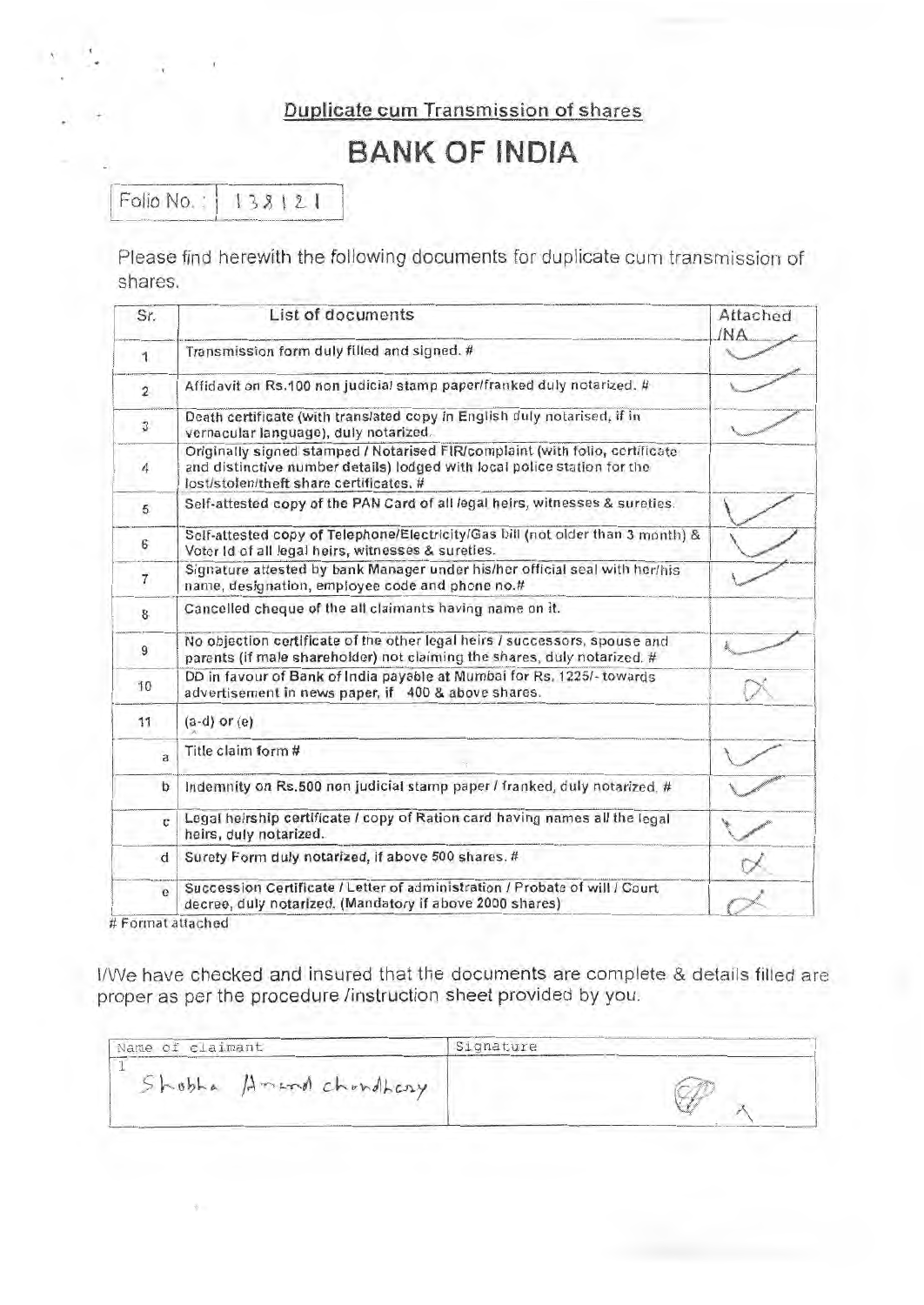#### [External]Duplicate Share Intimations Received On : 20200113

X DELETE ← REPLY ← REPLY ALL → FORWARD



bssduplicate@bigshareonline.com Mon 13/01/2020 11:45

Mark as unread

To: Rajeev Bhatia; Investor Relations Department;

- Cc: vijay@bigshareonline.com; jibu@bigshareonline.com; bhagwan@bigshareonline.com; Bssduplicate@Bigshareonline.Com <bssduplicate@bigshareonline.com>;
- 1 attachment **<sup>4</sup>**

506750.0f

Caution: This email originated from a source outside Bank of India.

Dear Sir/Ma'am,

Please be informed that in terms of the provisions of the SEBI (LODR) Regulations, 2015, the Company is required to submit information regarding loss of share certificates and issue of duplicate certificates, to the stock exchange within two days of its getting information. Further, the said intimation has to be filed only through the mode of NEAPS filing for NSE and on listing.bseindia.com for BSE and not via hard copy submission.

Accordingly, we are sharing herewith the receipt of the following request for loss of share certificate of the Company by shareholders, to enable you to comply with the said regulatory requirement within the timelines prescribed.

| <b>Client Name</b>        | Cert.<br>No | Dist. No<br>From | Dist. NO.           | Folio<br>No. | Quantity | Name                          |
|---------------------------|-------------|------------------|---------------------|--------------|----------|-------------------------------|
| BANK OF INDIA -<br>EQUITY | 102009      |                  | 499190801 499190900 | 161909       | 100      | SHIVAJI MANOHAR<br>LANKESHWAR |

Should you have any queries in respect of the aforesaid instruction kindly revert back.

Regards,

Bigshare Services Pvt. Ltd.

==================================================================== Alert:External Mail! Exercise caution while opening URL/attachment.

https://cas.bankofindia.co.in/owa/ 13/01/2020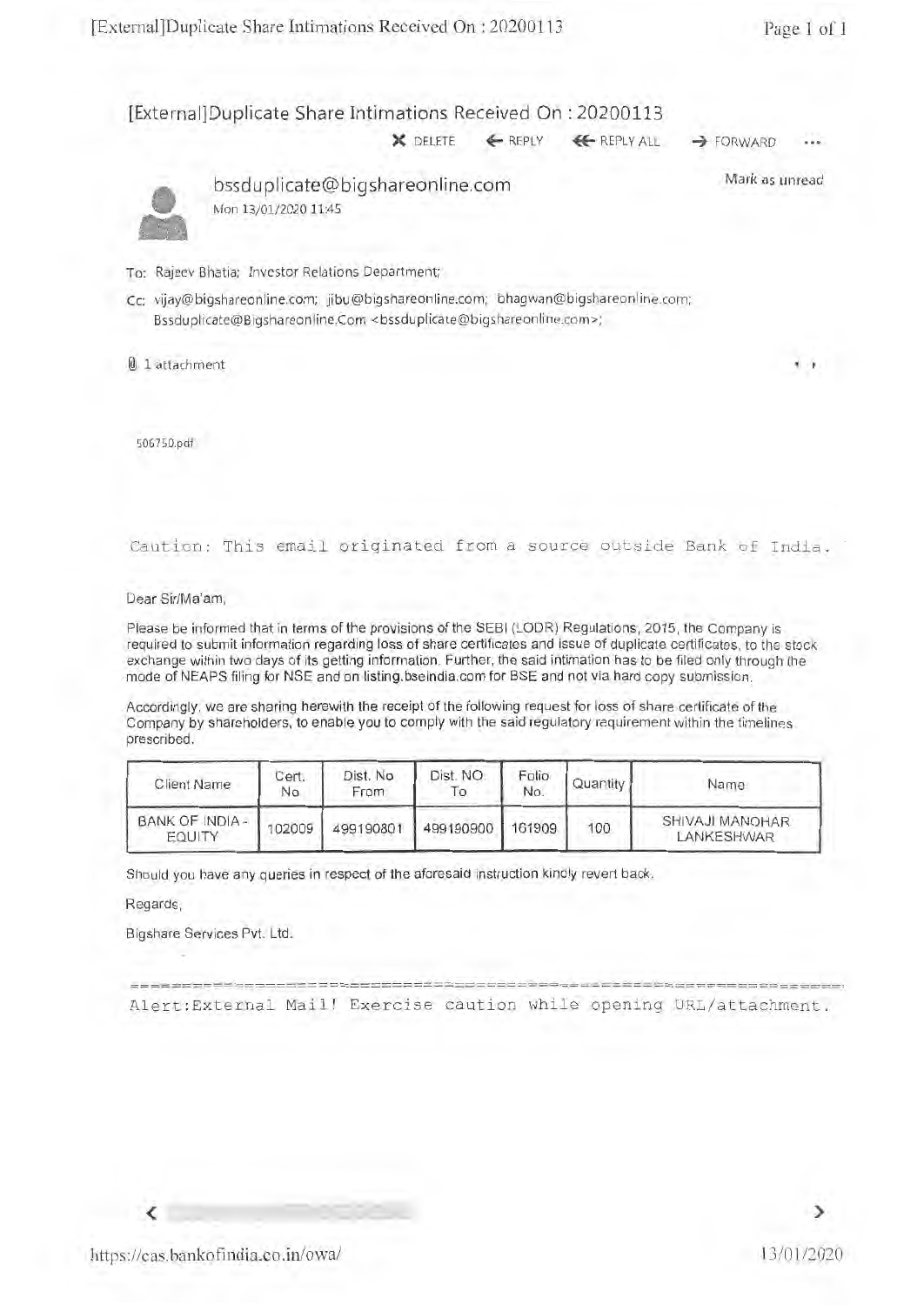$913 - 9519212092$  $\frac{1}{3}$   $\frac{1}{9}$   $\frac{1}{3}$   $\frac{1}{2}$   $\frac{1}{2}$   $\frac{1}{3}$   $\frac{1}{4}$  $\vec{A}$ . 975 3174 21541 बान्द्रान्तुर्मा संबुग वान्द्रा (पूर्व)  $375777 - 1219157 + 76752 - 89372$  $\frac{1}{\sqrt{qqq}}$  +  $\frac{1}{2!3!}$   $\frac{1}{4}$   $\frac{1}{3!4}$   $\frac{1}{4}$   $\frac{1}{3!4}$   $\frac{1}{4}$   $\frac{1}{3!4}$   $\frac{1}{4}$   $\frac{1}{4!4}$   $\frac{1}{4!4}$   $\frac{1}{4!4}$   $\frac{1}{4!4}$  $\frac{1}{\lambda t^{1.426}}$ बारणे विलंती रर्त की भी बंद आयोगिया गाया-15319 TIKI Toni zio / STIEG TENIER 77.<br>Follono l'client 10 No - 161909 3The 3716. रिया में प्राथम स्ट्रा स्थान यूर्ष स्वादे लाशरी हिम्राया नाटी मिया दे सरहे व गया उपयोक्ति के बीमर को रहारिकि ET BUYON 4 014.  $971$  $24919$  $\sqrt{9-141}$  $3\pi$ 14 $\pi$  $15919 - 9619219e$ Shivati manchar Lankeshock 506750 BIGSHARE SERVICES PVT. LTD. RECEIVED Subject to Vertication 13 JAN 2020  $sign$ 

 $\mathcal{L}_{\mathcal{L}}$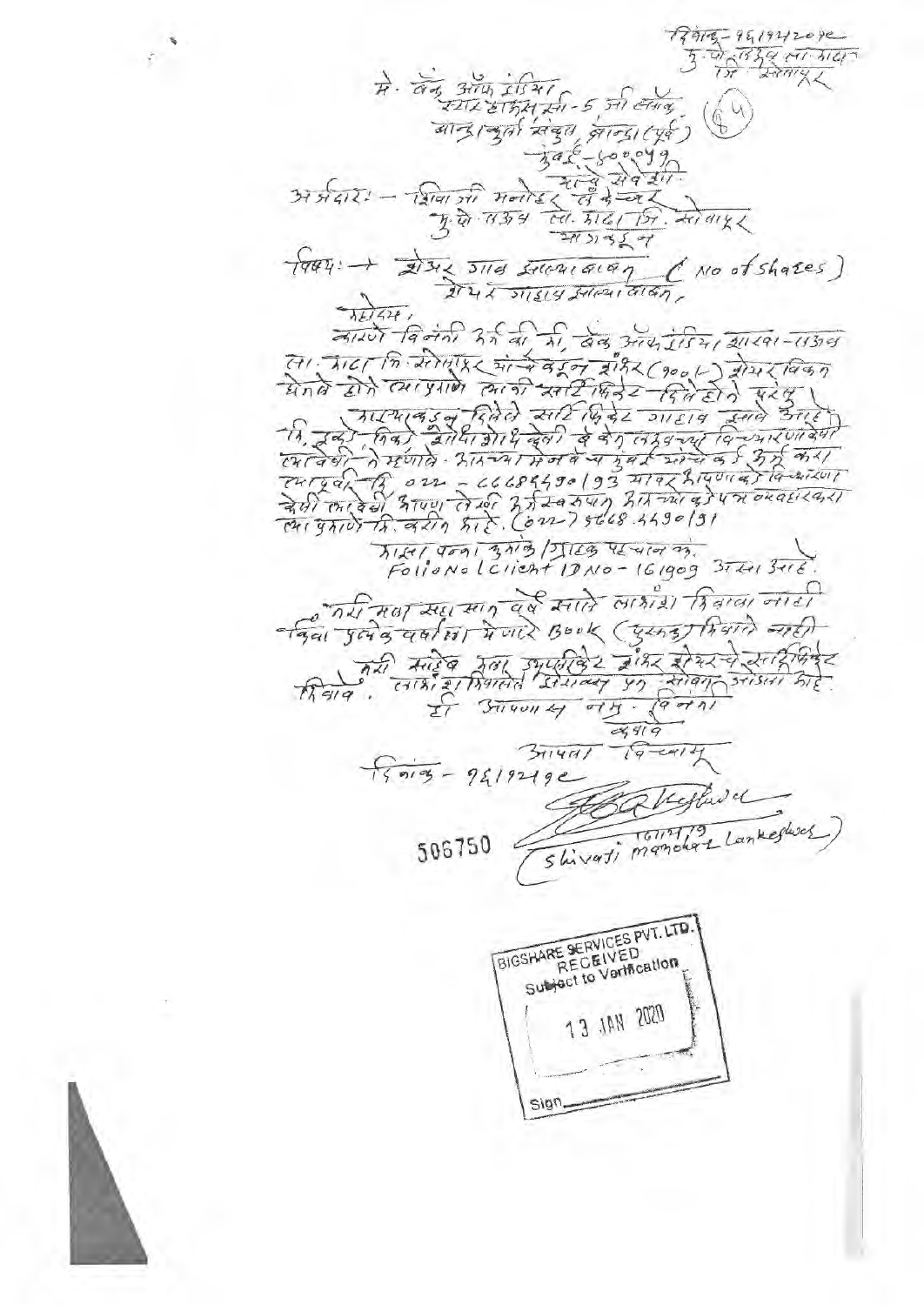### [External]Duplicate Share Intimations Received On : 20200113

**X** DELETE ← REPLY ← REPLY ALL → FORWARD



bssduplicate@bigshareonline.com Mon 13/01/2020 11:47

Mark as unread

To: Rajeev Bhatia; Investor Relations Department;

Cc: vijay@bigshareonline.com; jibu@bigshareonline.com; bhagwan@bigshareonline.com; Bssduplicate@Bigshareonline.Com <bssduplicate@bigshareonline.com>;

@ 1 attachment **<sup>4</sup>**

506749.0f

Caution: This email originated from a source outside Bank of India.

Dear Sir/Ma'am,

Please be informed that in terms of the provisions of the SEBI (LODR) Regulations, 2015, the Company is required to submit information regarding loss of share certificates and issue of duplicate certificates, to the stock exchange within two days of its getting information. Further, the said intimation has to be filed only through the mode of NEAPS filing for NSE and on listing.bseindia.com for BSE and not via hard copy submission.

Accordingly, we are sharing herewith the receipt of the following request for loss of share certificate of the Company by shareholders, to enable you to comply with the said regulatory requirement within the timelines prescribed.

| <b>Client Name</b>        | Cert.<br><b>No</b> | Dist. No<br>From | Dist. NO.<br>О | Folio<br>No. | Quantity | Name                            |
|---------------------------|--------------------|------------------|----------------|--------------|----------|---------------------------------|
| BANK OF INDIA -<br>EQUITY | 62713              | 495261201        | 495261300      | 122613       | 100      | <b>CHETANKUMAR B</b><br>LAKHANI |

Should you have any queries in respect of the aforesaid instruction kindly revert back.

Regards,

Bigshare Services Pvt. Ltd.

---------------------------------------------------------------- Alert:External Mail! Exercise caution while opening URL/attachment.

≻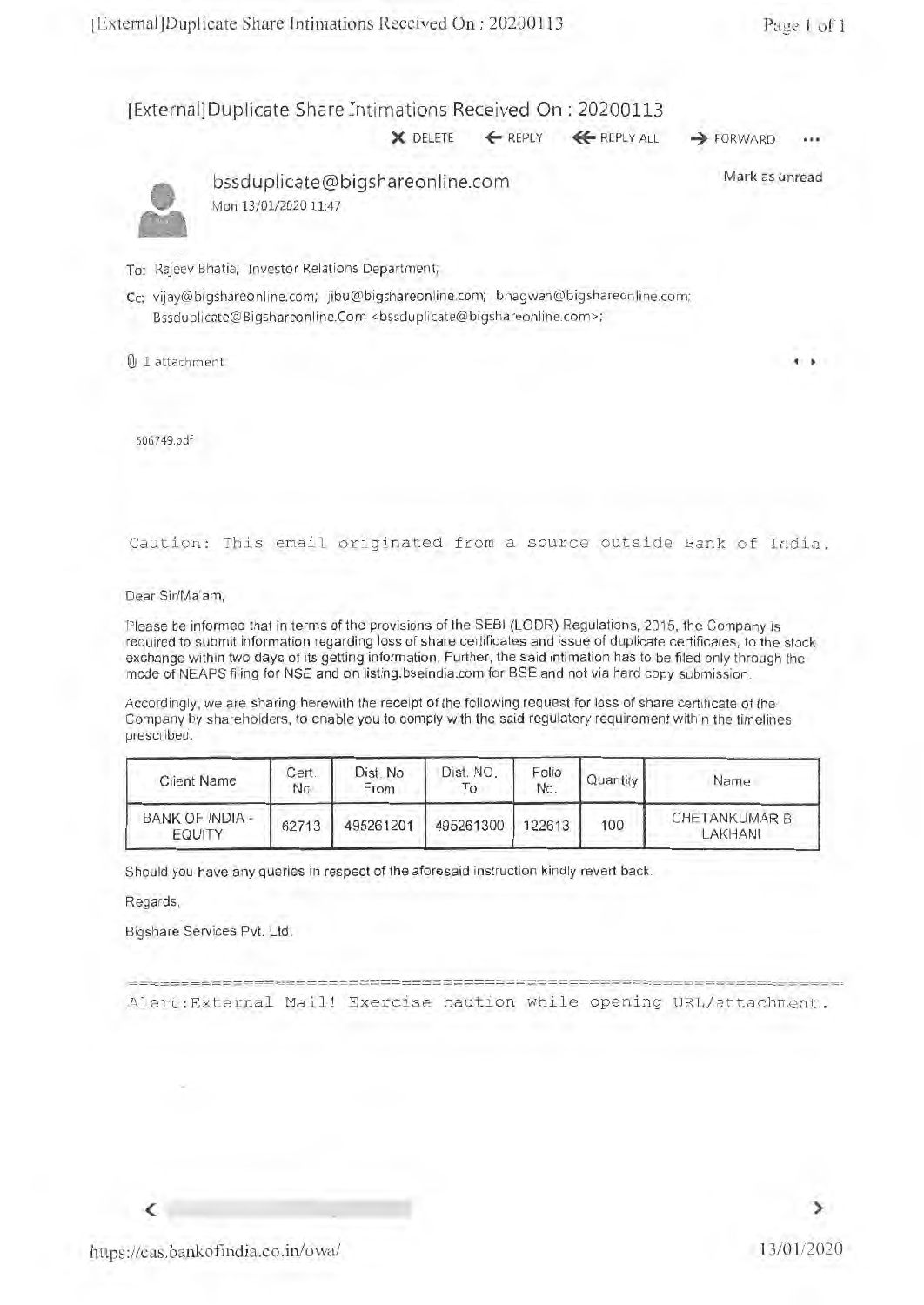$1001201607$ 



DR. CHETAN B. LAKHANI M.D. (Path.)  $\sum$ : (Lab.) 241602, 240602 Mobile: 98252 77883

DARPAN LABORATOI 62/63, Shubhlaxmi Shopping Centre, Station Road, Anand-388 001.

Time : 8-00 a.m. to 7-00 p.m. - Emergency Services 24 Hours available

Quality Diagnostic Lab Services Since 1990.  $\Delta a L = 31/12/2019$ 506749  $\sqrt{\circ}$ The Manager, Head Office - Bank of India.<br>Starr House,<br>C-5, "G" Block, Bandra-Kurton Cample PIGSHARE SERVICES PVT.<br>Bandra-Kurton Cample PIGSHARE SECEIVED Sulvact to Verification Bandra (East) Mumbois - 400051. Dear Din,  $sign$ Sub: Lost Share Certificate. I am a shareholder of your Barsk. I have got 100 shares I have lost my share certificate. My Registered Folio No. is - 122613 Please advise me regarding the procedure to procure Duplicate Share Certificate on getting the<br>Shares directly in my Demal Account. Lakher Thanking you, **Consultant Pathologist** 

Test reports are subject to technical limitations & should be clinically correlated. Lab may be consulted whenever required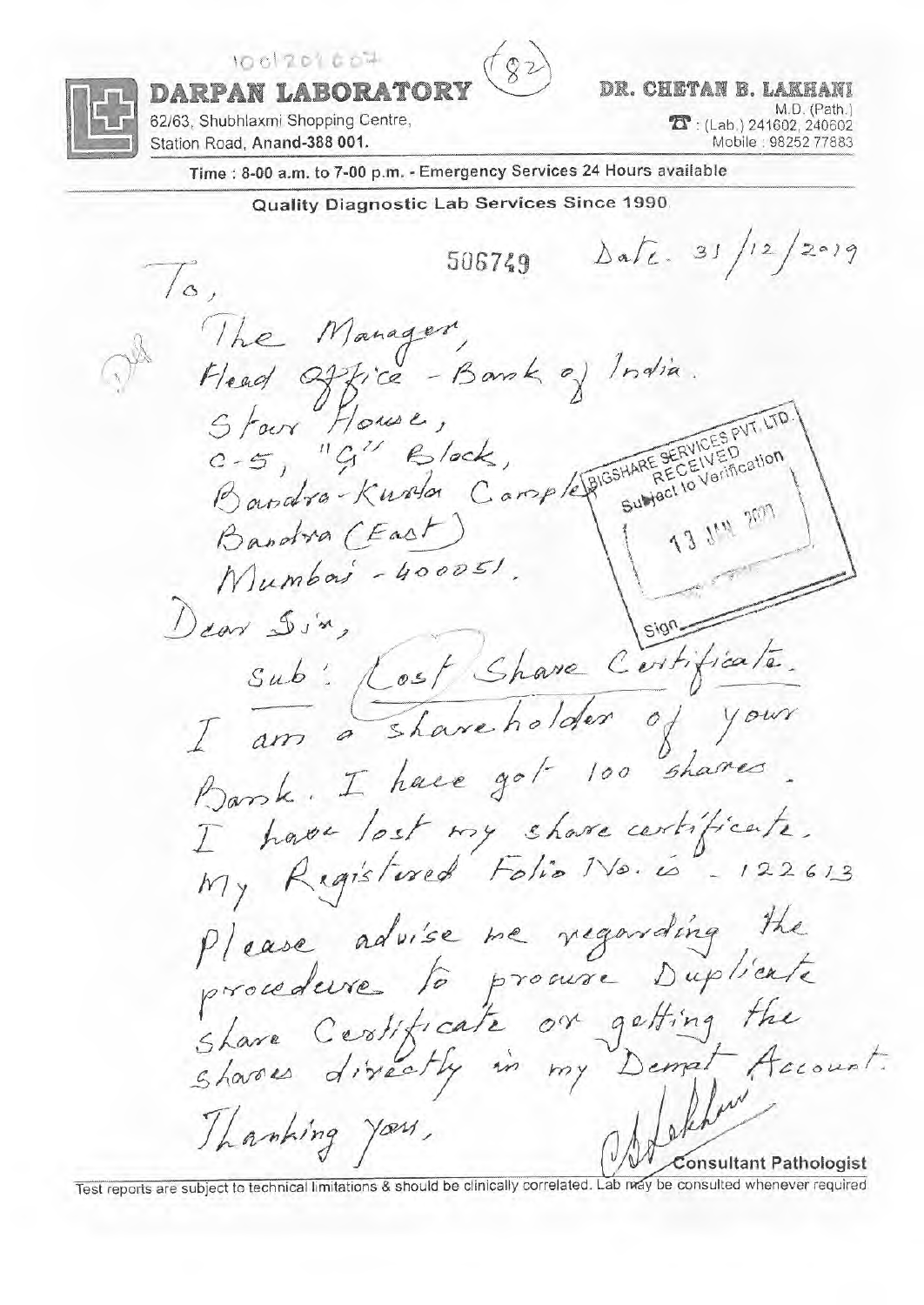#### [External] Duplicate Share Intimations Received On : 20200113

X DELETE ← REPLY ← REPLY ALL → FORWARD



bssduplicate@bigshareonline.com Mon 13/01/2020 11:49

Mark as unread

**4** 

#### To: Rajeev Bhatia; Investor Relations Department;

- Cc: vijay@bigshareonline.com; jibu@bigshareonline.com; bhagwan@bigshareonline.com; Bssduplicate@Bigshareonline.Com <br/> <br/>ssduplicate@bigshareonline.com>;
- 0.) 1 attachment

506746.pdf

Caution: This email originated from a source outside Bank of India.

Dear Sir/Ma'am,

Please be informed that in terms of the provisions of the SEBI (LODR) Regulations, 2015, the Company is required to submit information regarding loss of share certificates and issue of duplicate certificates, to the stock exchange within two days of its getting information. Further, the said intimation has to be filed only through the mode of NEAPS filing for NSE and on listing.bseindia.com for BSE and not via hard copy submission.

Accordingly, we are sharing herewith the receipt of the following request for loss of share certificate of the Company by shareholders, to enable you to comply with the said regulatory requirement within the timelines prescribed.

| <b>Client Name</b>               | Cert.<br><b>No</b> | Dist. No<br>From | Dist. NO.<br>To. | Folio<br>No. | Quantity | Name                          |
|----------------------------------|--------------------|------------------|------------------|--------------|----------|-------------------------------|
| BANK OF INDIA -<br><b>EQUITY</b> | 324902             | 521480101        | 521480200 323370 |              | 100      | <b>LEELA DINKAR</b><br>PENDSE |

Should you have any queries in respect of the aforesaid instruction kindly revert back.

Regards,

Bigshare Services Pvt. Ltd.

===== ================================================= Alert:External Mail! Exercise caution while opening URL/attachment.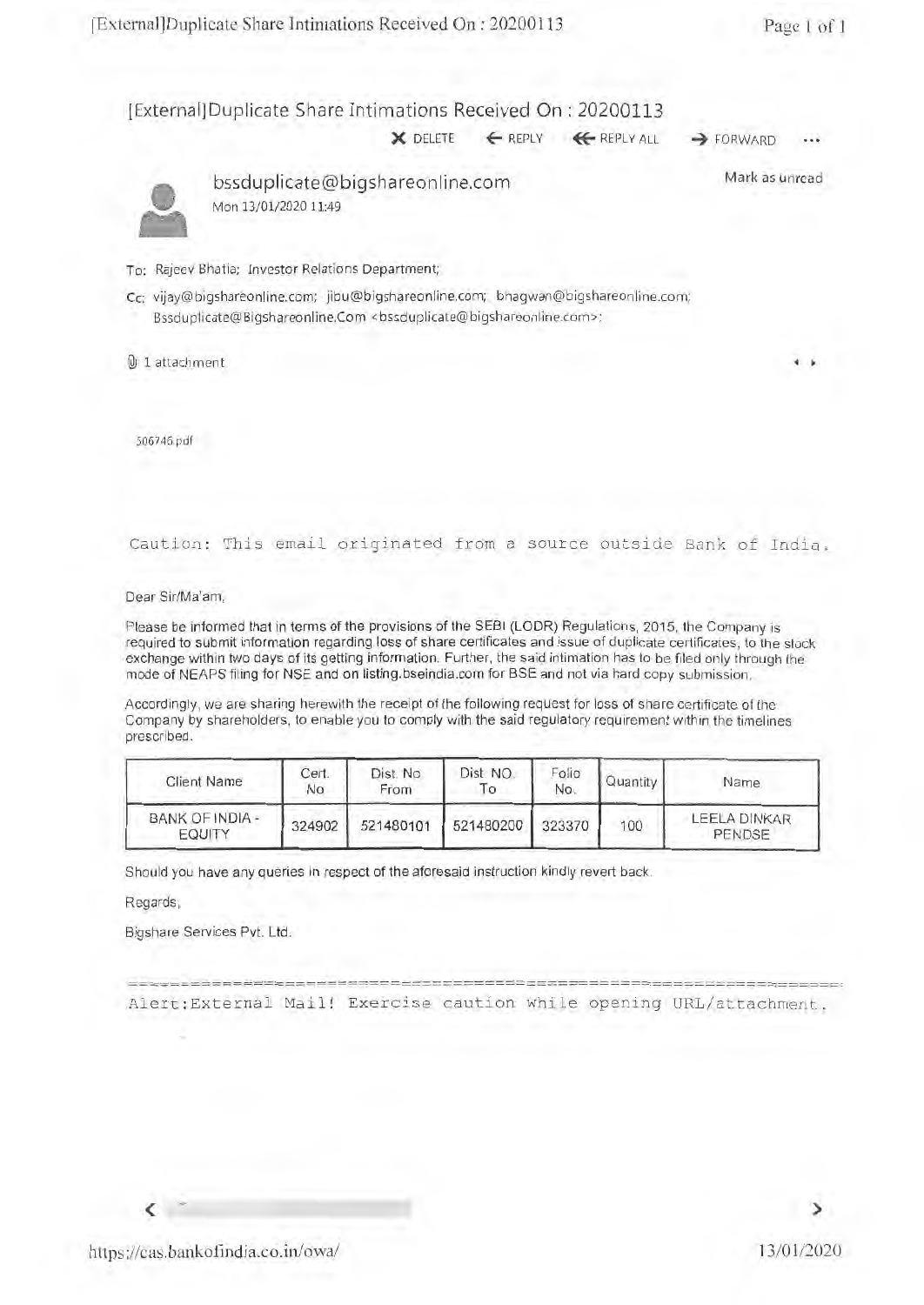# Vrinda S Mehendale D 3 Rasadhara Society, 385 S. V. P. Road, Girgaon, Mumbai 400004. Mobile: 9869905962, Email: ssmehe@gmail.com

Date: 9<sup>th</sup> January 2020

Bigshare Services Pvt. Ltd Unit: BANK OF INDIA 1st Floor, Bharat Tin Works Building, Opp. Vasant Oasis, Makwana Road, Marol, Andheri (East) Mumbai 400059

**506746** 

 $\Omega^{ud}$  (B)

# **UNIT: BANK OF INDIA FOLIO NO 323370 NO OF SHARES HELD 100. SUB: LOSS OF SHARE CERTIFICATE.**

Dear Sir,

I am a joint holder in the abovementioned folio. I would like to inform you that the first holder, my mother, LEELA DINKAR PENDSE passed away on 02-08-2018, copy of death certificate is attached herewith.

Further, I would also like to inform you that the certificate for the said folio is not treacable. So I request you to inform me the procedure to obtain duplicate.

Thanking you,

Yours truly,

Prehondele.

Vrinda S Mehendale

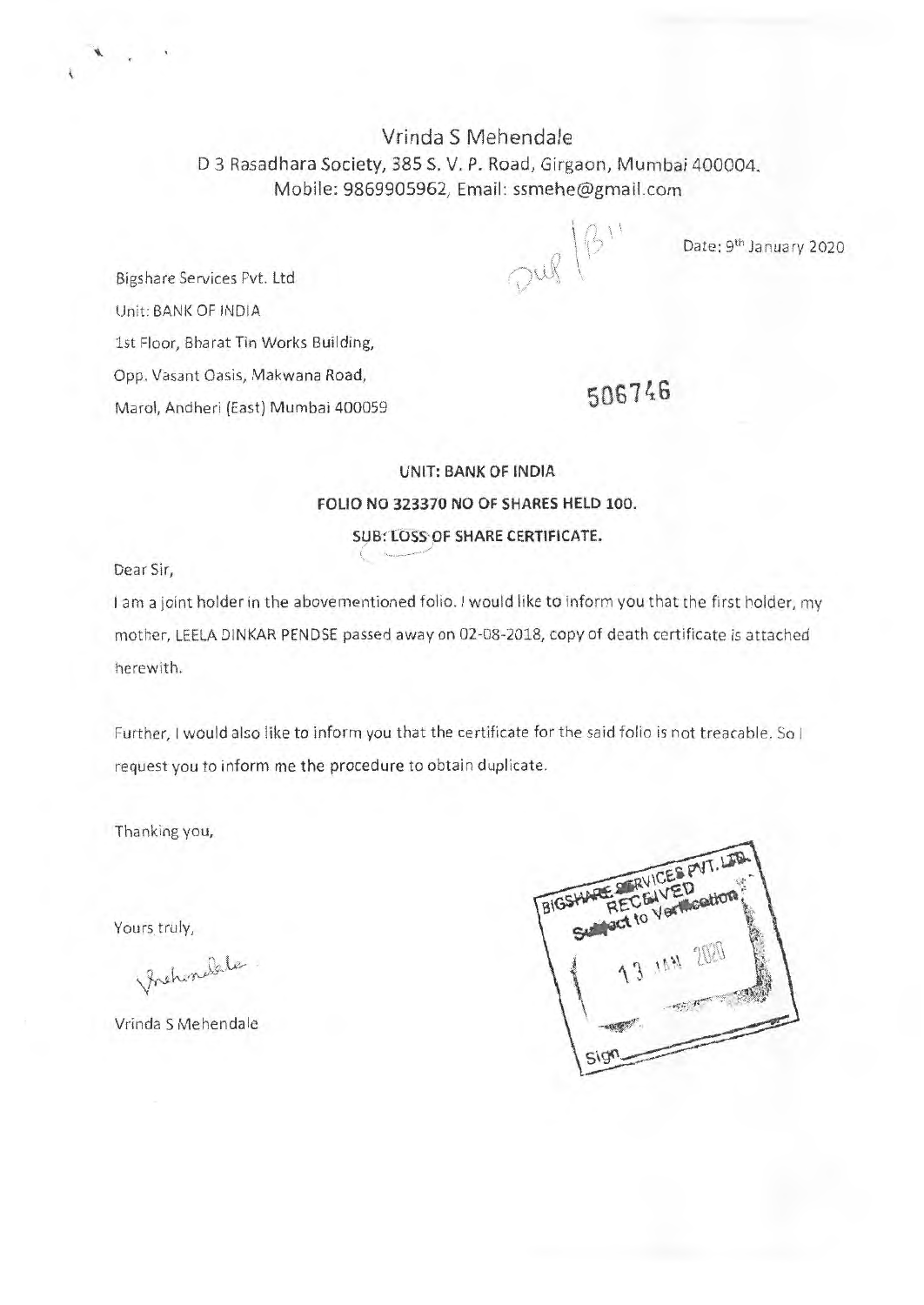#### [External] Duplicate Share Intimations Received On : 20200113

X DELETE ← REPLY ← REPLY ALL → FORWARD



bssduplicate <bssduplicate@bigshareonline.com> Mon 13/01/2020 14:34 Mark as unread

To: Rajeev Bhatia; Investor Relations Department;

Cc: vijay@bigshareonline.com; jibu@bigshareonline.com; bhagwan@bigshareonline.com;

 $0$  1 attachment

506764.pdf

Caution: This email originated from a source outside Bank of India.

Dear Sir/Ma'am,

Please be informed that in terms of the provisions of the SEBI (LODR) Regulations, 2015, the Company is required to submit information regarding loss of share certificates and issue of duplicate certificates, to the stock exchange within two days of its getting information. Further, the said intimation has to be filed only through the mode of NEAPS filing for NSE and on listinq.bseindia.com for BSE and not via hard copy submission.

Accordingly, we are sharing herewith the receipt of the following request for loss of share certificate of the Company by shareholders, to enable you to comply with the said regulatory requirement within the timelines prescribed.

| <b>Client Name</b>                      | Cert.<br>No | Dist. No.<br>From | Dist. NO. | Folio<br>No. | Quantity | Name                                     |
|-----------------------------------------|-------------|-------------------|-----------|--------------|----------|------------------------------------------|
| <b>BANK OF INDIA -</b><br><b>EQUITY</b> | 102636      | 499253501         | 499253600 | 162536       | 100      | DATTATRAYA SIDDANNA<br><b>DHANSHETTI</b> |

Should you have any queries in respect of the aforesaid instruction kindly revert back.

Regards,

Bigshare Services Pvt. Ltd.

====================================================================

Alert:External Mail! Exercise caution while opening URL/attachment.

⋗